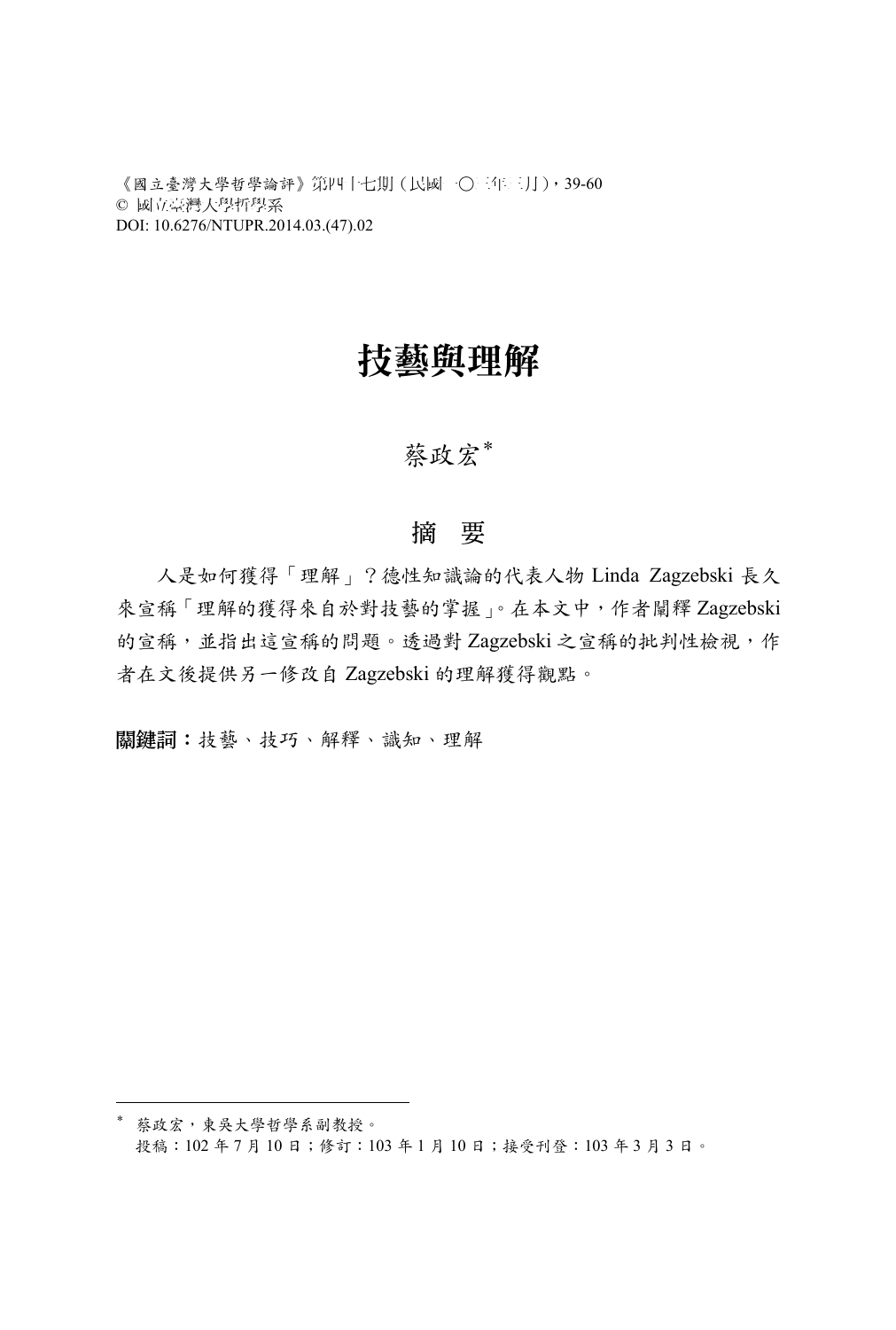# **Technê and Understanding**

Cheng-Hung Tsai\*

#### **Abstract**

How can we acquire understanding? Linda Zagzebski has long claimed that understanding is acquired through, or arises from, mastering a particular practical technê. In this paper, I explicate Zagzebski's claim and argue that the claim is problematic. Based on a critical examination of Zagzebski's claim, I propose, in conclusion and in brief, a new claim regarding the acquisition of understanding.

**Keywords:** technê, skill, explanation, epistêmê, understanding

 $\overline{a}$ 

<sup>\*</sup> Associate Professor, Department of Philosophy, Soochow University, Taipei, Taiwan.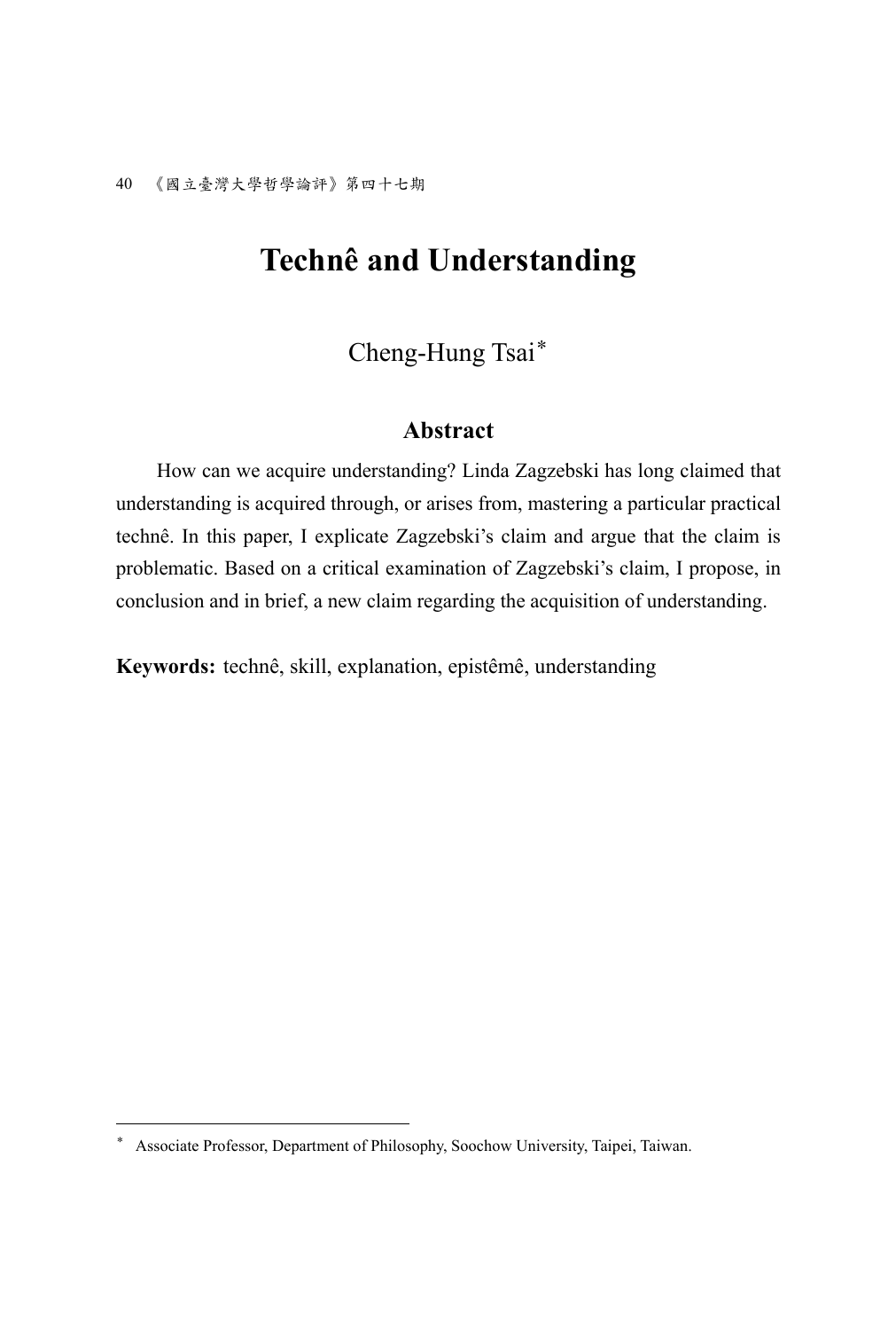# **Technê and Understanding\***

Cheng-Hung Tsai

### I. Introduction

 $\overline{a}$ 

Several contemporary epistemologists, particularly Linda Zagzebski (1996; 2001; 2009), Jonathan Kvanvig (2003), and Duncan Pritchard (2010), have urged philosophers to focus more on the very idea of understanding because, as they have argued, understanding is more valuable than knowledge.<sup>1</sup> These epistemologists not only give reasons for the shift of focus in epistemology but also offer their own accounts of understanding. Among these, Zagzebski's account of understanding (1996: Part I, Sect. 2.2; 2001; 2009: Ch. 1 and Ch. 6) deserves special attention due to its broader concern, which addresses the issues of the nature, possibility, and acquisition of

<sup>\*</sup> An earlier version of this paper was read at the Faculty Research Colloquium and at the workshop "Virtue: Epistemic and Moral", both of which were held at Soochow University, Taipei. I am grateful to the participants and especially to Wen-ruey Chuang, Wan-chuan Fang, Hua-kuei Ho (my commentator at the Virtue workshop), Cheng-hung Lin, Michael Mi, and Christian Wenzel, for questions and comments. I am also grateful to three anonymous referees for this journal for their helpful comments and suggestions. This work is sponsored by the National Science Council (NSC 99-2410-H-031-009-MY3 and NSC 101-2632-H-031-001-MY3).

<sup>1</sup> For an overview of the recent literature on the value of understanding, see Stephen Grimm (2012), in which he examines the three main reasons that philosophers have had for thinking that understanding is more valuable than propositional knowledge: first, understanding is more transparent to the mind; second, understanding reflects or mirrors the world more profoundly; and third, understanding is a greater cognitive achievement.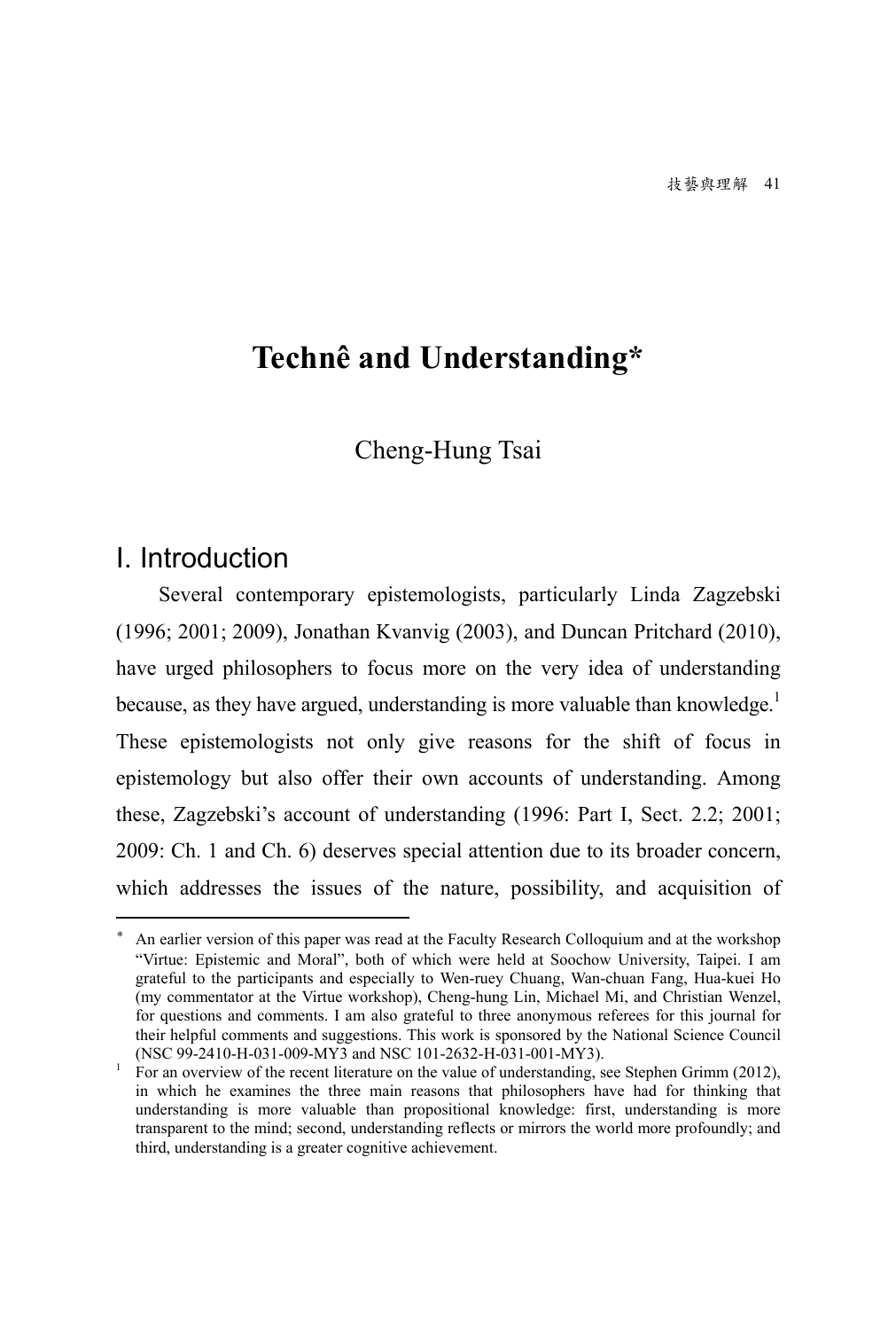understanding. Zagzebski identifies several features that distinguish understanding from knowledge; some features are concerned with the *nature* of understanding and others are concerned with the *acquisition* of understanding (a dimension that is often overlooked in the literature). In this paper, my focus is on Zagzebski's account of the acquisition of understanding, $^{2}$  especially her central claim that *understanding arises from mastering a technê*. Zagzebski has long argued for this claim, and I have been puzzled by her claim since it first published in 2001. However, no one has ever seriously scrutinized this claim. The claim deserves close scrutiny because if understanding, as epistemologists argue, is more valuable than knowledge and if we desire to have such a higher epistemic good, then a critical study of Zagzebski's account of the acquisition of understanding, which seems to be the only such account available in the epistemological literature, shows us what can and what cannot be a viable way to acquire understanding. The structure of this paper is as follows. In Section II, I explicate Zagzebski's claim. In Section III, I argue that the claim is problematic because the argument for it is either unsound or equivocal. In Section IV, based on the critical study of Zagzebski's account, I suggest a new claim regarding the acquisition of understanding.

 $\frac{1}{2}$  For critical reviews of Zagzebski's account of the *nature* of understanding, see, e.g., Grimm (2006) and Pritchard (2010: sec. 4.3).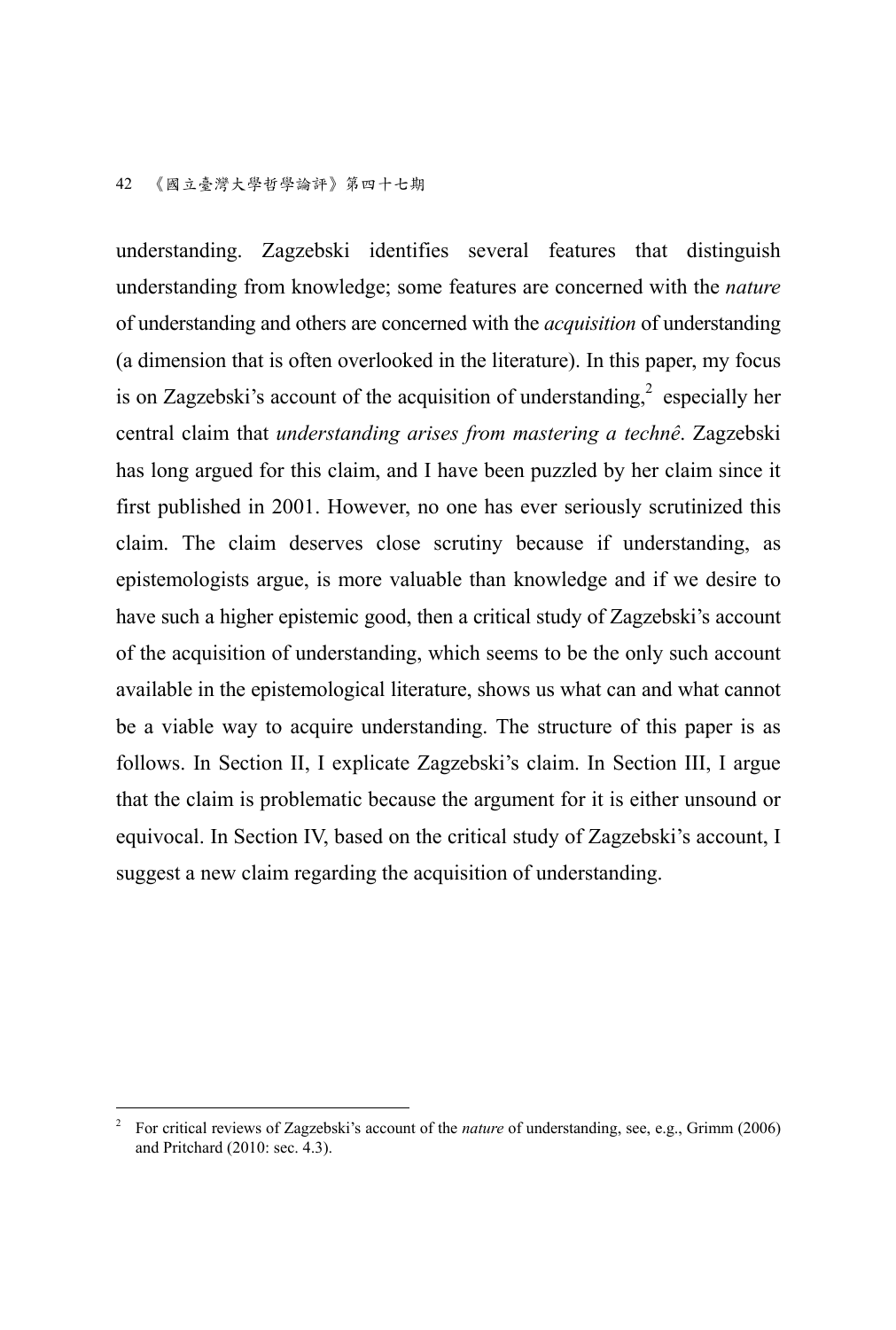# II. Zagzebski's Account of the Acquisition of Understanding

Zagzebski's account of understanding appears mainly in her article "Recovering Understanding" (2001) and Chapter Six of *On Epistemology* (2009). In "Recovering Understanding", Zagzebski identifies three features of understanding that distinguish it from knowledge:

[T]hree features of understanding: [i] It is acquired through mastering a *technê*; [ii] its object is not a discrete proposition but involves the grasp of part/whole relations; and [iii] it involves representing some portion of the world non-propositionally. (2001: 242)

In *On Epistemology*, Zagzebski also mentions three features of understanding. The first two of the features are the same as [i] and [ii] above; the third feature is newly added but is not used to replace [iii], which is still endorsed in *On Epistemology*. Here are Zagzebski's characterizations of the features:

[The first] is that understanding is connected with learning an art or skill, a *technê*. One gains understanding by knowing how to do something well …… This leads to the second idea, which is that understanding is not directed toward a discrete proposition, but involves grasping relations of parts to other parts and perhaps the relation of parts to a whole. …… There is a third feature of understanding that distinguishes it from propositional knowledge ……: Knowledge can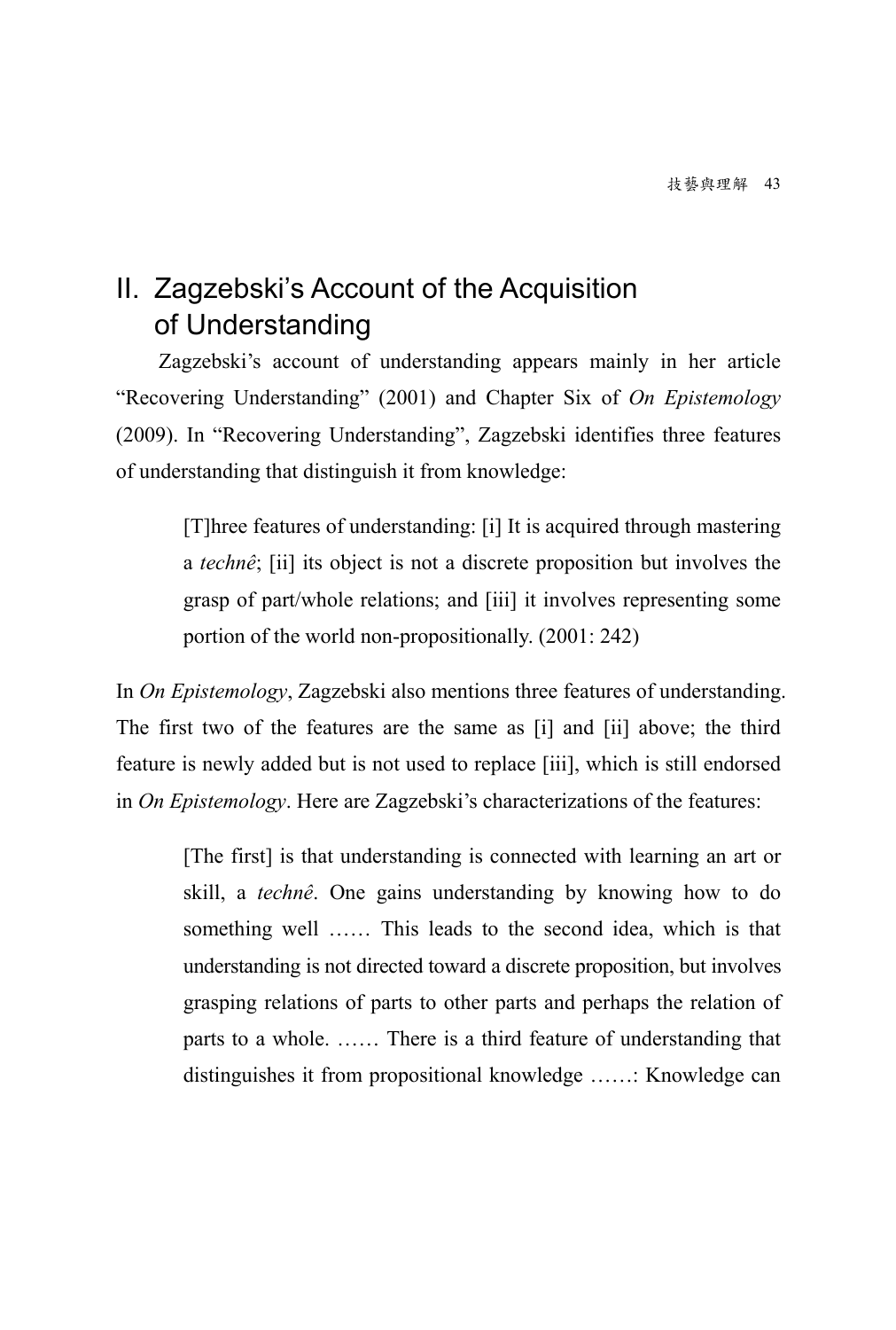44 《國立臺灣大學哲學論評》第四十七期

be acquired by testimony, whereas understanding cannot. (2009: 144-145)

I summarize these four features of understanding as follows (the names for each feature have been added by me):

- (i) *The Practical Feature*: Understanding is connected with or acquired through mastering a technê $\cdot$ <sup>3</sup>
- (ii) *The Holistic Feature*: Understanding involves grasping part/whole relations;<sup>4</sup>
- (iii) *The Non-propositional Feature*: Understanding involves representing some portion of the world non-propositionally;<sup>5</sup>

 $\overline{a}$ 3 A precautionary note should be added here: Zagzebski acknowledges that "[s]ome instances of understanding are so easy that they require nothing more than simple past experience  $-$  for example, understanding a stop sign in the United States" (2009: 144). She calls such instances of understanding "easy understanding". Zagzebski is not concerned with easy understanding because she suggests that "the more interesting and significant examples of understanding are connected with skills" (2009: 144). The present paper is not concerned with whether *all* understanding is connected with a skill but with how understanding is connected with a skill. 4

This feature is endorsed by many contemporary epistemologists, but the terminologies they use in charactering the feature may differ. According to Stephen Grimm, "In the case of understanding, the objects would be something along the lines of 'structures' (Linda Zagzebski), or 'systems' (Julius Moravcsik [1979]), or 'information chunks' (Jonathan Kvanvig [2003]), or 'dependency relations' (Jaegwon Kim [1994] and [Grimm 2006]). While these descriptions differ in various ways, if there is a common idea here it seems to be that understanding is directed at a complex of some kind - in particular, at *a complex with parts or elements that depend upon, and relate to, one another*, and that the mind grasps or apprehends when it understands" (emphasis added, 2012: 105). For Zagzebski, such part/whole relations "can be spatial, such as the relative location of sites in a city, and they can be temporal, as in a musical composition. An important kind of relation is that of cause to effect, or more generally, what Stephen Grimm calls dependency relations" (2009:  $\frac{144}{5}$ .

This is because, for Zagzebski, propositional structure does not exhaust the structure of reality. For instance, art, music, maps, graphs, diagrams, and causal nexus are portions of the world, and their structures are non-propositional. An understanding or state of comprehension of the non-propositional structures of reality can be acquired, according to the Practical Feature, through mastering a technê. Thus, Zagzebski says that "The *technai* of art, music, and literature can produce a state [of comprehension] that has epistemic value" (2001: 243).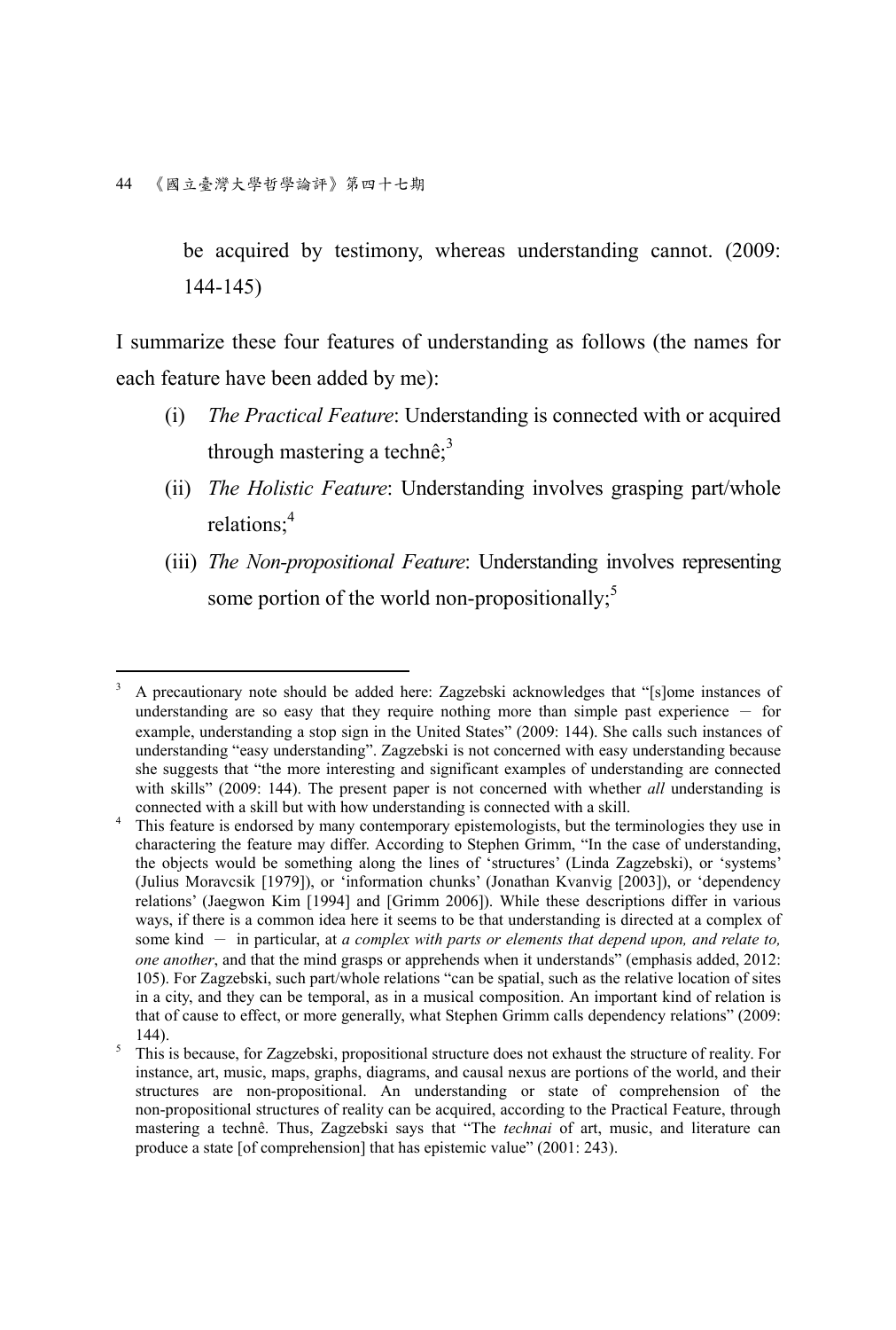(iv) *The Non-testimonial Feature*: Understanding cannot be acquired by testimony.

These four features can be classified into two groups. Features (ii) and (iii) are grouped together because they concern the nature of understanding. These features as a whole tell us what understanding is: understanding is the state of grasping the part/whole relations of the non-propositional structure of reality. Features (i) and (iv) are grouped together because they concern the acquisition of understanding. Further, (iv) can be treated as being derived from (i) because *if* understanding does involve mastering a technê and *if* a technê cannot be acquired by testimony or instruction alone (but by practice), then it follows that understanding cannot be acquired by testimony. Because my concern in this paper is the acquisition of understanding and because (i) is theoretically more fundamental than (iv), I shall focus on (i).

What does Zagzebski mean by the Practical Feature (I shall use the term as if it were Zagzebski's term)? First, let us see why Zagzebski thinks that the Practical Feature can be used to distinguish understanding from propositional knowledge:

[U]nderstanding (*epistêmê*) … **has something to do with** *technê* practical human arts or skills. … Understanding is a cognitive state that **arises from** *technê*, and since *technê* includes certain practical activities that are by no means wholly cognitive, it follows that understanding … is a state that **arises from** practices that are not purely cognitive. (bold emphasis mine, 2001: 240)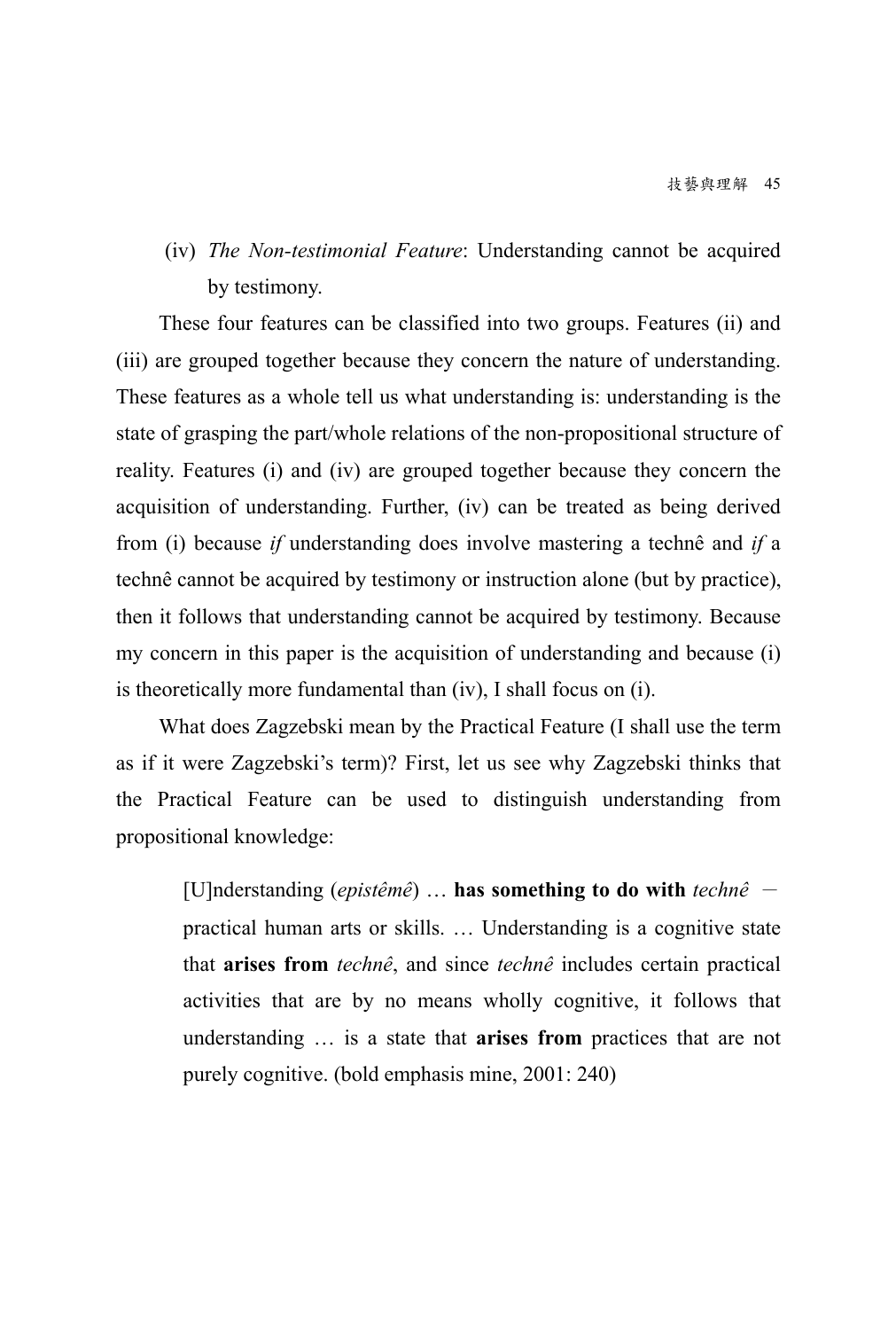Can Zagzebski's aim of distinguishing understanding from propositional knowledge be successfully achieved by proposing the claim that understanding has something to do with or arises from technê and that propositional knowledge does not? At this moment, it appears difficult to answer this question confidently because we need more information about how Zagzebski characterizes the key phrases in the claim, i.e., "having something to do with" or "arising from", to determine whether propositional knowledge has something to do with or arises from technê. Here are two possible cases that undermine Zagzebski's aim of distinguishing understanding from knowledge. First, it is possible that some propositional knowledge "has something to do with" technê. For example, according to intellectualism about knowing-how (or technê), knowing-how is a species of knowing-that. Intellectualism argues that an agent's *knowing how*, for instance, to ride a bicycle skillfully amounts to her *knowing that* such and such is the way for her to ride the bicycle, and the agent entertains the proposition about the way in which she does so under the practical mode of presentation (Stanley & Williamson, 2001; Stanley, 2011). Under the intellectualist account of knowing-how (or technê), whenever an agent possesses a practical technê, he must know or entertain a certain proposition. Here, I do not suggest that intellectualism is correct (for criticism, see Tsai, 2011a, 2011b) but that without any qualification propositional knowledge also "has something to do with" technê, that is, the former constitutes the latter. Second, it is possible that all propositional knowledge "arises from" technê. For example, according to strong anti-intellectualism, knowing-that is a species of knowing-how; in Stephen Hetherington's words, "knowledge that  $p$  is the ability - the knowledge-how - such as to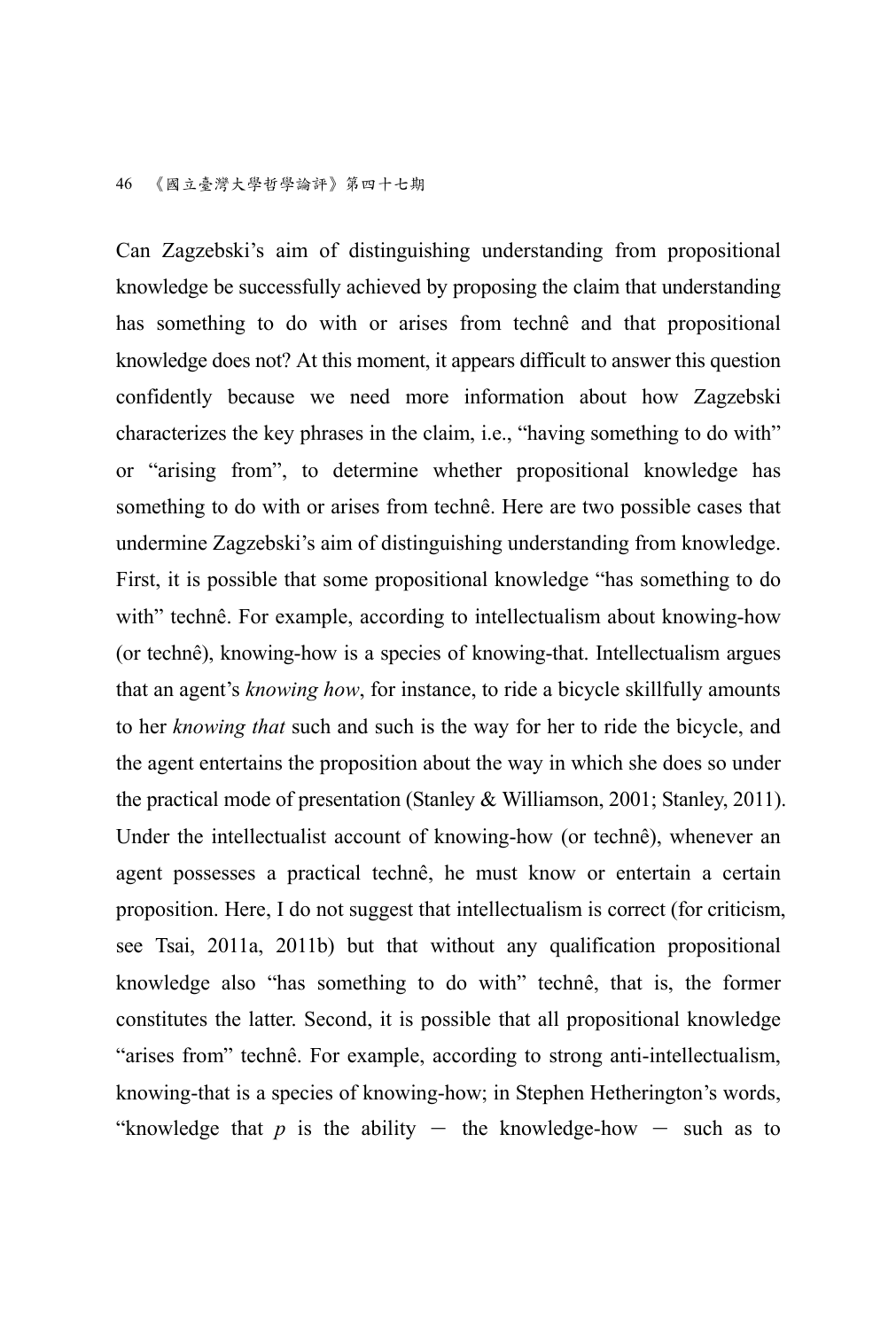respond, to reply, to represent, or to reason accurately that *p*" (2011: 44-5). Again, I do not suggest that strong anti-intellectualism is correct but that Zagzebski's claim that understanding arises from technê needs to be better clarified so that her aim can be achieved.

The claim "understanding arises from mastering a technê" tends to be interpreted as "understanding arises *spontaneously and directly* from mastering a technê". That is, when one has mastered a technê, some sort of understanding naturally but not necessarily emerges, and it emerges directly from one's mastery of that technê. I think that the idea contained in this interpretation is possible and plausible within the well-known model of skill acquisition that has been developed by Hubert Dreyfus and Stuart Dreyfus (1986). According to Dreyfus and Dreyfus, a skill is acquired and developed through five stages: novice, advanced-beginner, competent, proficient, and expert. When an agent achieves the level of proficiency or above, he gains a sort of holistic understanding that "effortlessly occurs" (1986: 28). $<sup>6</sup>$ </sup>

 $\overline{a}$ 

<sup>6</sup> One of the main targets of Dreyfus' phenomenological model of skill acquisition is cognitivism, according to which  $\alpha d\theta$  mental activity is cognitive  $-$  that perception, understanding, **learning** and action are all to be understood on the model of fact gathering, hypothesis information, inference making and problem solving" (bold emphasis mine, 1988: 100). For Dreyfus, "We must be prepared to abandon the traditional [cognitivist] view that a beginner starts with specific cases and, as he becomes more proficient, abstracts and interiorizes more and more sophisticated rules. It might turn out that skill acquisition moves in just the opposite direction: from abstract rules to particular cases" (1988: 102). Dreyfus' five-stage model of skill acquisition can be introduced as follows: (This introduction has been kept as short as possible. For a criticism of Dreyfus' model, see, e.g., Selinger & Crease, 2002).

Stage 1: Novice. Regulative rules are indispensable in the first stage of skill acquisition, and they are usually given by an instructor. But such rules are special, that is, they are context-free. According to Dreyfus, "the instruction process begins with the instructor decomposing the task environment into context-free features which the beginner can recognize without benefit of experience. The beginner is then given [context-free] rules for determining actions on the basis of these feature" (1988: 102). Here, "context-free" is understood in the sense that "[e]lements of the situations to be treated as relevant are so clearly and objectively defined for the novice that they can be recognized without reference to the overall situation in which they occur" (Dreyfus  $\&$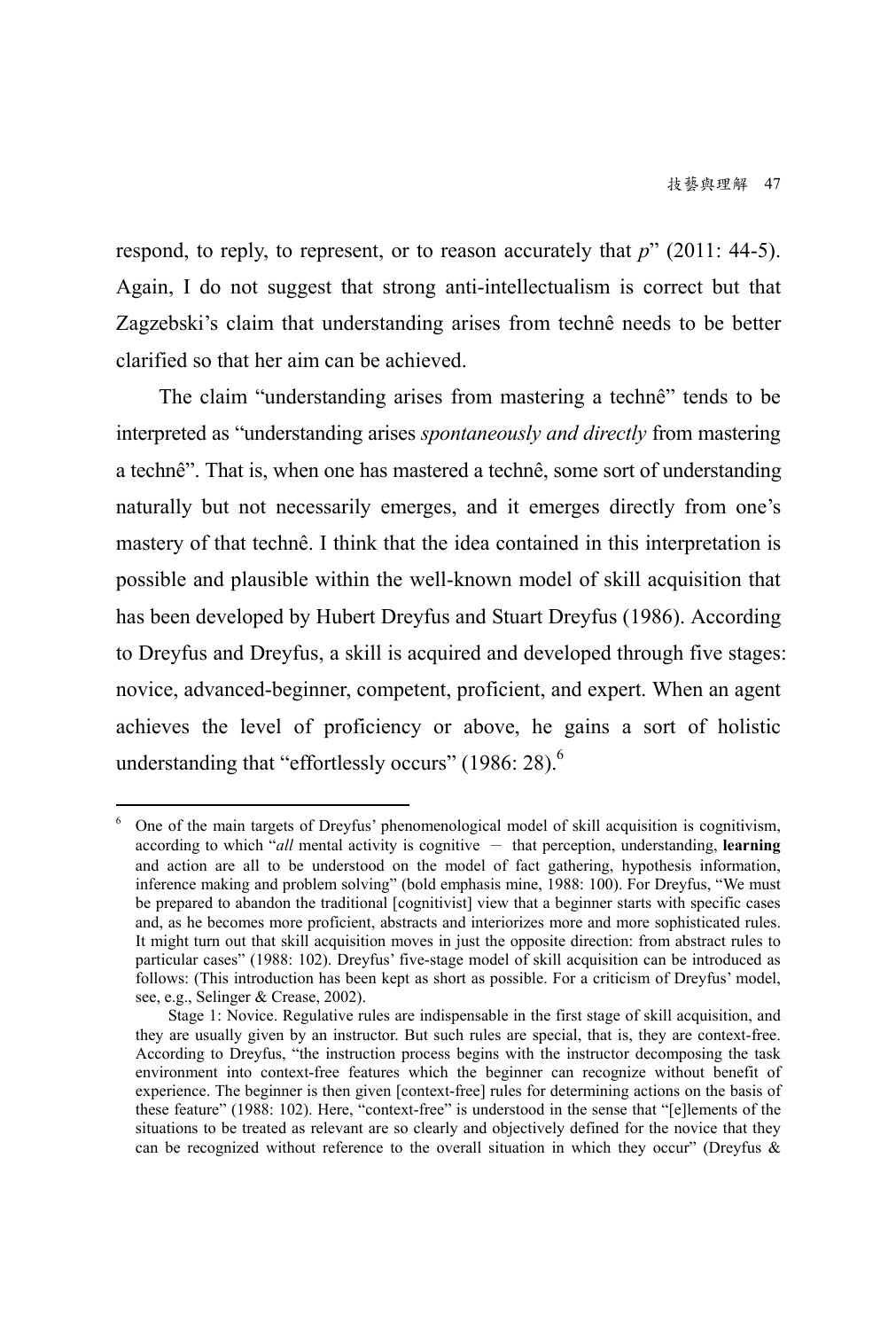#### 48 《國立臺灣大學哲學論評》第四十七期

1

To me, the above interpretation is the most possible reading of Zagzebski's claim. Additionally, the idea within the interpretation can be plausible because

Dreyfus, 1986: 21). Because it is the rules that make a skilled behavior possible at this stage (or in the context-free situation), I call the behavior "rule-based behavior".

 Stage 2: Advanced Beginner. A novice's performance improves to the second level "only after the novice has considerable experience in coping with real situations" (Dreyfus & Dreyfus, 1986: 22). "As the novice gains experience actually coping with real situations, he begins to note …… perspicuous examples of meaningful additional components of the situation. After seeing a sufficient number of examples, the student learns to recognize them" (Dreyfus, 1988: 103). In this stage, the student recognizes not only context-free elements but also new, situational elements. What the student relies on in responding to situational elements is "instructional *maxims*" rather than "instructional rules". Dreyfus uses the term "maxim" to "differentiate this form of instruction from the first, where strict *rules* were given as to how to respond to context-free *features*" (1988: 103). Let us call skilled behavior performed at the second stage (or in the real situation) "maxim-focused behavior".

 Stage 3: Competence. "With increasing experience, the number of features and aspects to be taken account of becomes overwhelming. To cope with this information explosion, the performer learns …… to adopt a hierarchical view of decision-making. By first choosing a plan, goal or perspective which organizes the situation and by then examining only the small set of features and aspects that he has learned are relevant given that plan, the performer can simplify and improve his performance" (Dreyfus, 1988: 103). Unlike the last two stages, the performer at the third stage encounters problems in achieving a goal. Applying strict rules and maxims are not sufficient to solve the problems; however, the *competent* performer devises a strategy to cope with the problems. I shall call skilled behavior performed at the third stage (or in the problematic situation) "strategy-focused behavior".

 Stage 4: Proficiency. In Dreyfus' study, "the proficient performer will be deeply involved in his task and will be experiencing it from some specific perspective because of recent events. Because of the performer's perspective, certain features of the situation will stand out as salient and others will recede into the background and be ignored" (Dreyfus & Dreyfus, 1986: 28). The proficient performer has the ability of "holistic discrimination and association", that is, the ability "to intuitively respond to patterns without decomposing them into component features" (Dreyfus & Dreyfus, 1986: 28). I shall call skilled behavior performed at this stage "understanding-focused behavior".

 Stage 5: Expertise. "An expert generally knows what to do based on mature and practiced understanding. When deeply involved in coping with his environment, he does not see problems in some detached way and work at solving them, nor does he worry about the future and devise plans. …… An expert's skill has become so much a part of him that he need be no more aware of it than he is of his own body" (Dreyfus & Dreyfus, 1986: 30). Let us call skilled behavior performed at this stage "intuition-focused behavior". Unlike the proficient performer, who "will still find himself *thinking analytically about what to do*" (emphasis added, Dreyfus & Dreyfus, 1986: 29), an expert "*sees intuitively what to do* without applying rules and making inferences at all" (emphasis added, Dreyfus, 1988: 106).

 Given the above construal of Dreyfus and Dreyfus' five-stage model, rules, maxims, strategies, understanding, and intuition respectively are key to determining and manifesting skilled behavior at the various stages. And, as we have seen, in one's acquiring a skill, the role of codified rules fades away gradually, and intuition ultimately takes over as one's skill improves.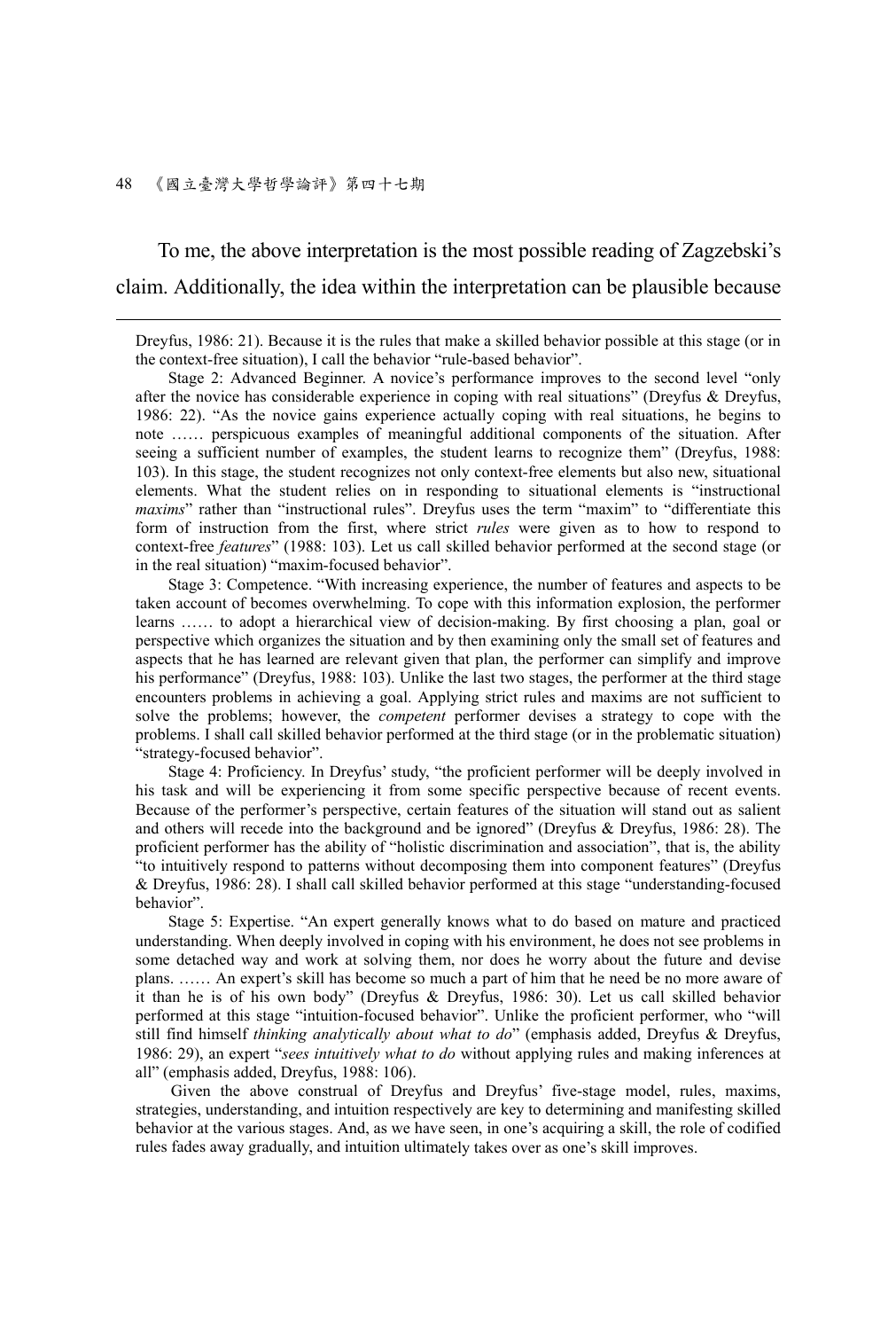it receives support from Dreyfus and Dreyfus's model of skill acquisition. However, I doubt that Zagzebski would accept this interpretation of her claim. The reason for this doubt lies in the following citation:

[U]nderstanding is a state gained by learning an art or skill, a *technê*. One gains understanding by knowing how to do something well, and *this makes one a reliable person to consult in matters pertaining to the skill in question*. (emphasis added, Zagzebski, 2001: 241; 2009: 144)

Why does an agent become a reliable consultant regarding a technê when the agent gains understanding by knowing how to do something well or mastering the technê? It is not necessary for an expert of a particular technê to be a coach or consultant of the technê (cf. Dreyfus & Dreyfus, 1986). So, why does Zagzebski assert this?

The answer to this question lies in how ancient philosophers such as Plato and Aristotle use the word "epistêmê". Zagzebski finds that Plato scholar Gail Fine (1990) translates the word "epistêmê" in Plato as "knowledge". However, one should be careful to remember that the term "knowledge" here is not understood in the same way as it is generally understood in contemporary epistemology. Zagzebski notes that Fine "stresses that it [*epistêmê*] is a form of knowledge that is closely connected to understanding" (Zagzebski 2009: 143, fn.9; 2001: 238). This Greek conception of epistêmê or knowledge (actually and accurately, understanding) in Plato's philosophy is explained by Fine (and Zagzebski agrees) as follows: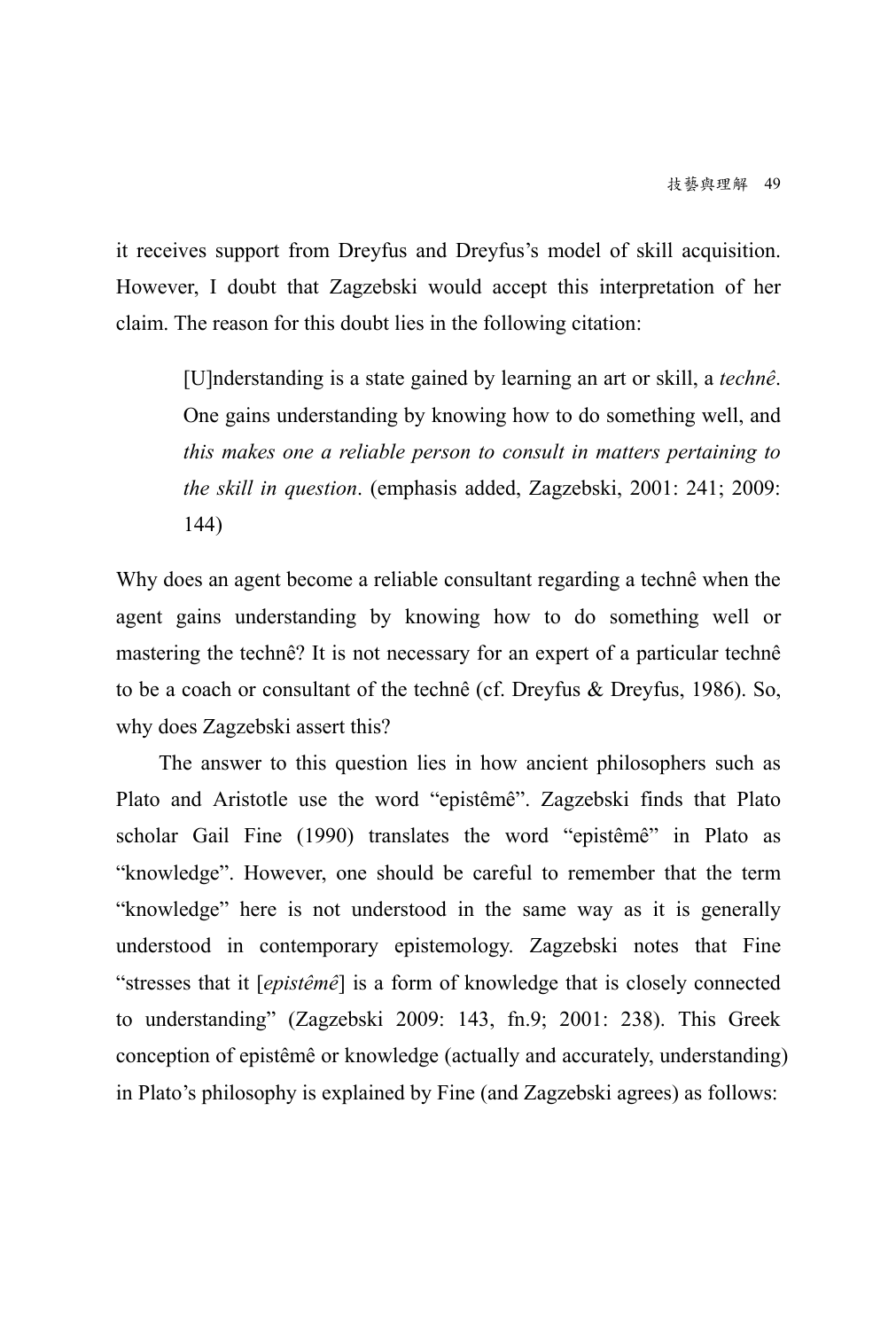On the account [of Plato] I have proposed, one knows more to the extent that one can explain more; knowledge requires, not a vision, and not some special sort of certainty or infallibility, but sufficiently rich, mutually supporting, explanatory accounts. Knowledge, for Plato, does not proceed piecemeal; to know, one must master a whole field, by interrelating and explaining its diverse elements (Fine 1990: 114; quoted by Zagzebski in her work of 2009: 143)

Zagzebski endorses Fine's explanation of the conception of epistêmê or understanding and rephrases the explanation in her own words:

[O]ne does not understand a part of a field *without* the ability to explain its place within a much larger theoretical framework, and one acquires the ability to do that *by* mastering a skill. (emphasis added, 2009: 143-4)

Here are two examples that illustrate her explanation:

One does not have *epistêmê* [understanding] of an astronomical fact *without* interrelating and explaining its relation to diverse elements within the field of astronomy, and one can do that only *by* mastering the *technê* of being an astronomer. (emphasis added, 2009: 143-144)

[O]ne does not have *epistêmê* [understanding] of some feature of human psychology *without* the ability to explain how that feature fits into the larger framework of human psychology, and that *requires*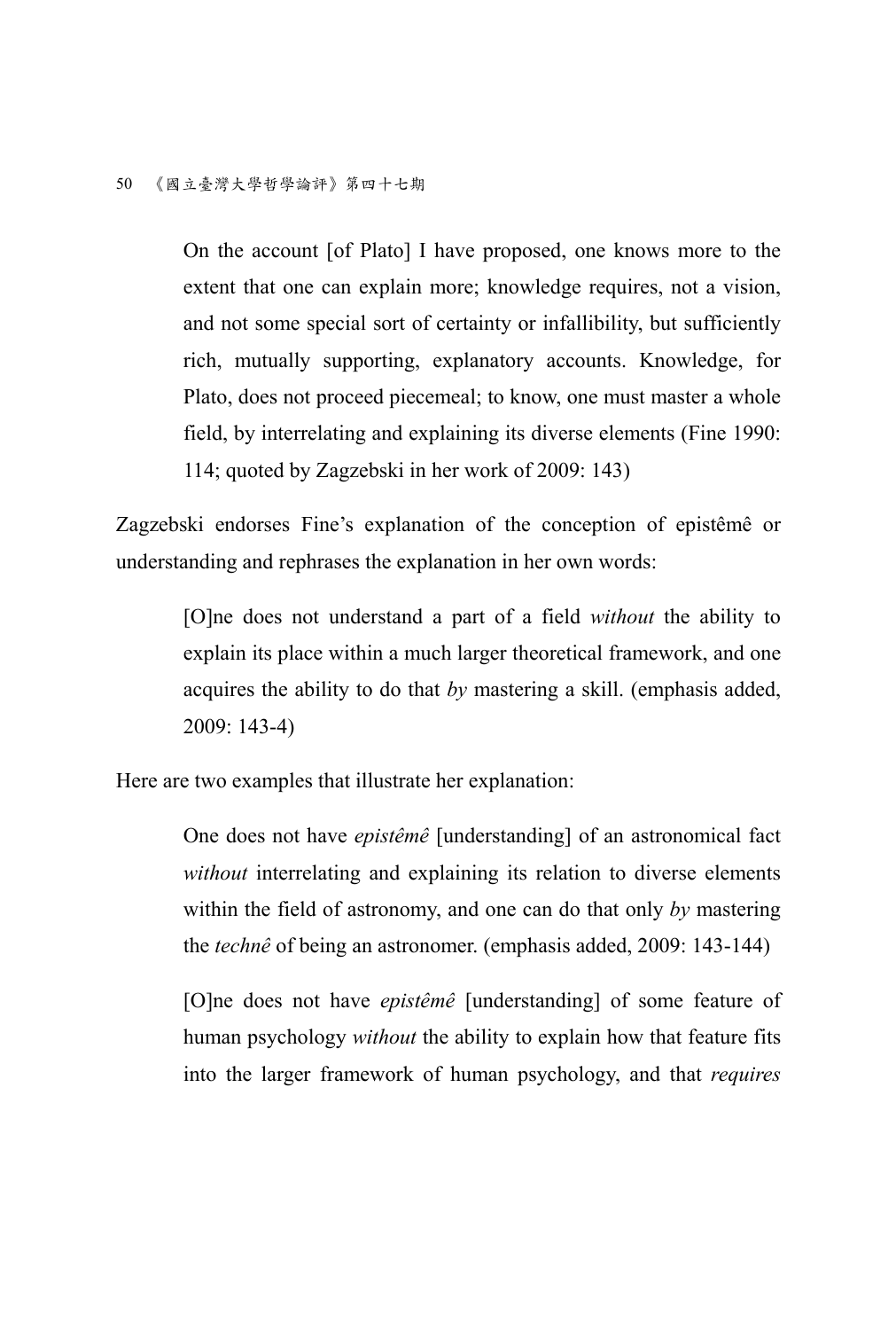having mastered the *technê* of the psychologist. (emphasis added, 2009: 144)

In Zagzebski's explanation, an agent's understanding (*epistêmê*) requires his ability to explain or give an account of the technê, and this ability requires the agent's mastery of the technê. Here, Zagzebski introduces an ability unmentioned in our previous discussion of her work, that is, the explanatory ability. This is the ability that makes an agent a consultant of the technê when he gains an understanding by mastering it. Whether an expert of a technê must simultaneously be a consultant of the technê who is able to articulate his reasons for his skilled action is open to debate (for a defense of the view that expertise requires articulacy, see, e.g., Annas, 2011a, 2011b; for a criticism, see, e.g., Stichter, 2007). My purpose is not to settle the debate but to show that Zagzebski's view of the relationship between understanding and technê is not as direct as it might appear. Actually, understanding is *mediated* by the explanatory ability in her account of understanding (especially when it is explained in connection with the ancient notion of *epistêmê*). Thus, Zagzebski will not accept the aforementioned interpretation that "understanding arises spontaneously and directly from mastering a technê".

### III. Does Understanding Arise from Mastering a Technê?

After explicating the relationship between understanding and technê by explicating the notion of *epistêmê*, I suggest interpreting Zagzebski's central claim as meaning that "understanding arises *indirectly* from mastering a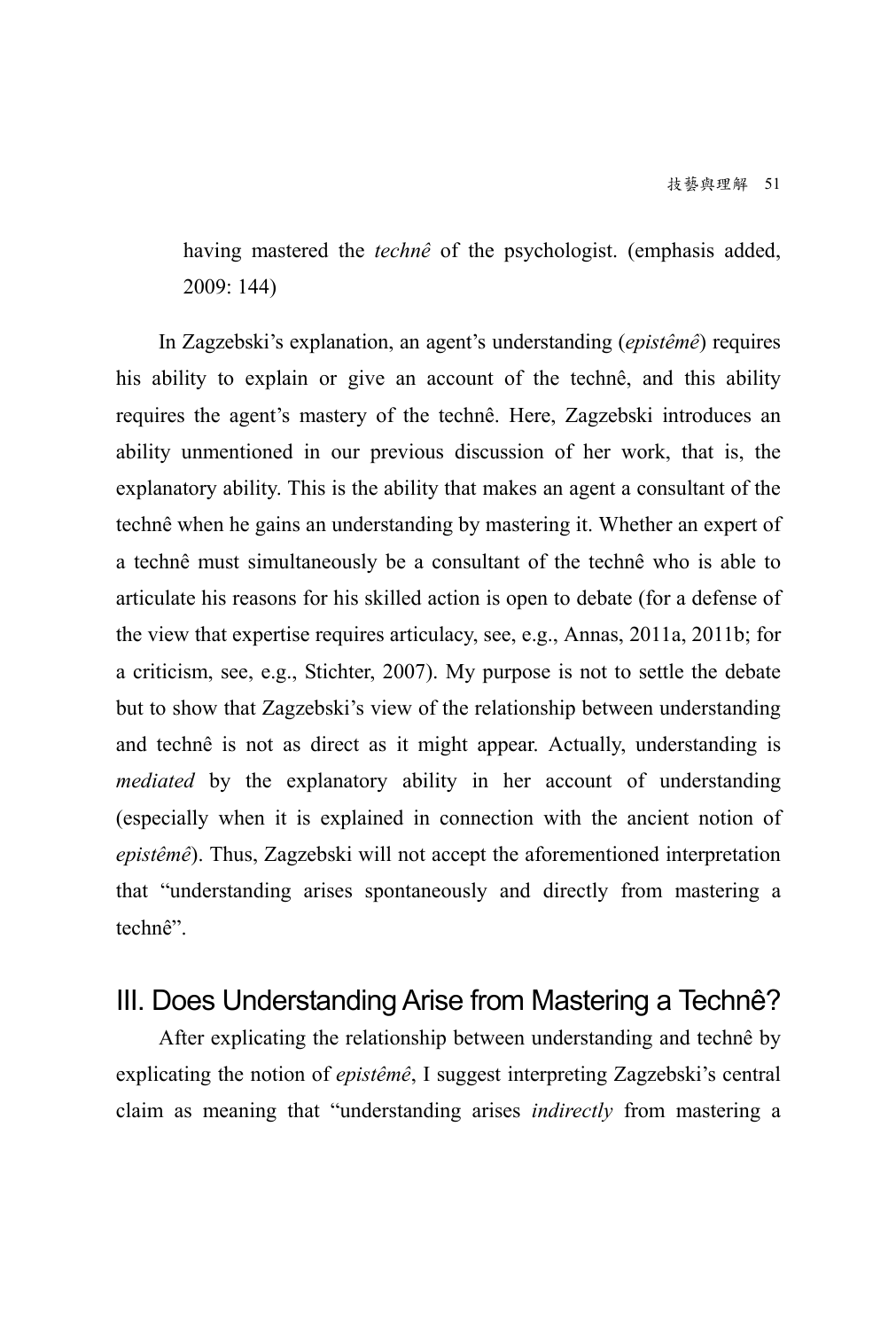technê (through mediation with the explanatory ability)". Can the claim, under this interpretation, be used as a distinctive feature of understanding to differentiate understanding from propositional knowledge as Zagzebski intends? To answer this question fairly to Zagzebski, I shall clarify this interpretation further.

In my explication of Zagzebski's claim, there are two kinds of abilities (broadly construed to include ability, skill, and technê) related to understanding. The first kind of ability is practical ability (skill or technê), such as swimming, riding a bicycle, and playing a piano. The second kind of ability is the explanatory ability, which takes a particular practical ability as its object of explanation. To highlight the difference and relationship between these abilities, the first can be expressed as a "*first-order* practical ability" and the second as a "*second-order* explanatory ability". When characterizing understanding, Zagzebski always makes her point by claiming that understanding arises from mastering (the first-order) technê rather than claiming that understanding arises from (the second-order) explanatory ability. For example:

[U]nderstanding *requires* the mastery of a [first-order] *technê*, you cannot give someone understanding *without* teaching them the *technê*. (emphasis added, 2009: 145)

A possible explanation of why Zagzebski characterizes the situation in this  $way - that is, to attribute priority to the first-order techné over the$ second-order explanatory ability - is that she thinks that an *essential* relation exists between understanding and the first-order technê, although she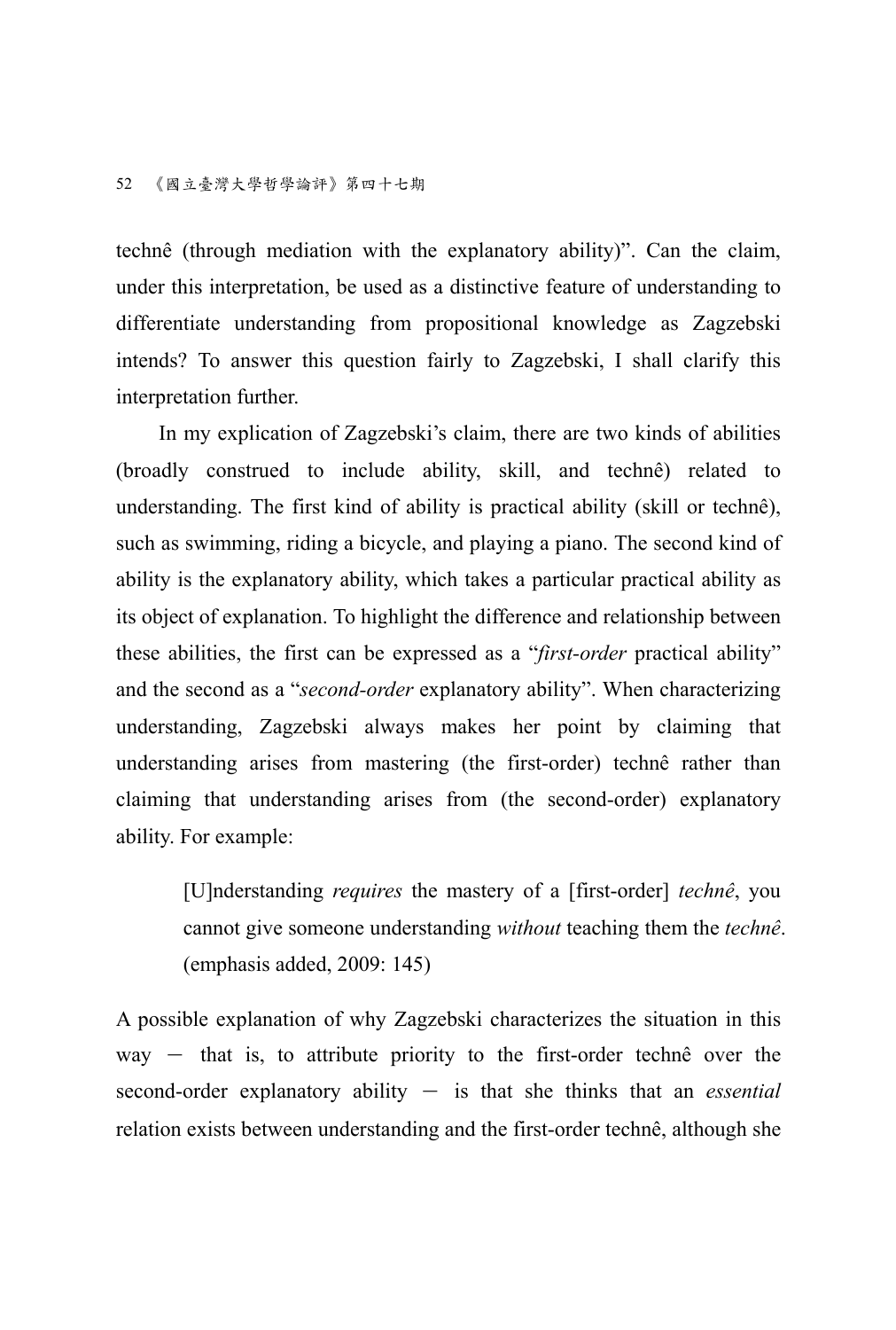does not deny the importance of the second-order explanatory ability. If so, her central claim can be clarified further as "understanding arises *essentially*, though indirectly, from mastering a technê".

However, this clarified claim is problematic because the argument for it is either unsound or equivocal. Let me start with the first problem. Assume that claiming that X arises essentially from Y amounts to claiming that X requires Y. (In her explanation of how understanding is possible, it appears that Zagzebski uses the phrases "arise (essentially) from", "require", and "is acquired by" interchangeably; she also uses expressions such as "one cannot gain understanding *without* …" and "one gains understanding *by* …" to characterize what is required for understanding; see, e.g., the above quotations from Zagzebski. I think that Zagzebski needs to give an explicit specification of what she means by *what-is-required*. I will come back to this soon.) Zagzebski's argument for her claim that "understanding arises (essentially) from mastering a technê" can be constructed as follows:

- (P1) One's understanding of a part of a technê requires one's ability to explain the relation of the part to the whole technê.
- (P2) One's ability to explain a part/whole relation in a technê requires one's mastery of the whole technê.
- (C) Therefore, one's understanding of a part of a technê requires one's mastery of the whole technê.

My criticism of this argument lies in the notion "require" (or "arise from" if one prefers that phrase). Because this argument concerns the acquisition of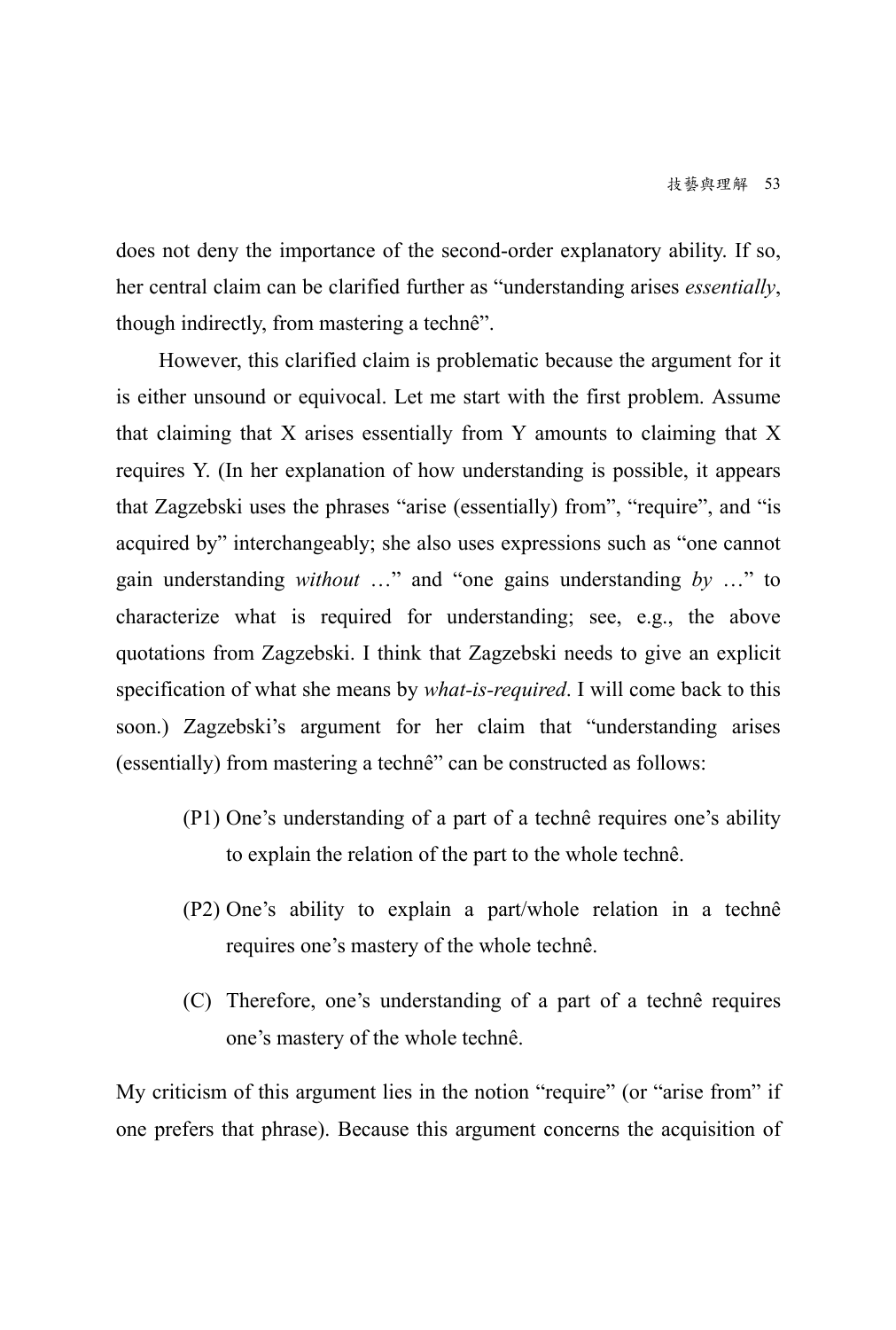understanding, the notion "require" in (P1) is supposed to indicate an enabling condition<sup>7</sup> that informs us of what makes it possible to acquire understanding (rather than informing us about the necessary and sufficient condition for the concept of understanding). Therefore, (P1) amounts to saying that the possession (and exercise) of an ability to provide an explanation or account of the relation between a part of a technê and the whole technê is the means to achieving the end of acquiring an understanding of the part. An explanatory ability, which provides an explanation of the relation between a part and the whole, is something the possession and exercise of which *enables* one to gain an understanding of a part of the whole of which it is a part. When an explanatory ability is successfully exercised, a part-whole explanation, i.e., understanding, is achieved. The notion "require" in  $(P2)$  must be used in the same way as in  $(P1)$ , such that the conclusion,  $(C)$ , can be uncontroversially derived. Therefore, (P2) is intended to indicate that the possession (and exercise) of a particular technê is the means to achieving the end of acquiring the ability to provide an explanation of the relation between a part of a technê and the whole technê. However, this appears problematic because a technê is not something the possession and exercise of which *enables* one to acquire an explanatory ability. When one successfully exercises a technê such as archery, what is achieved is hitting the target rather than acquiring an explanatory ability. Because (P2) is false, the argument is unsound.

One might respond to the above criticism by saying that the truth of (P2) can be secured. Such a defender might admit that the mastery of a technê is

 7 For a detailed account of enabling conditions, see especially Cassam (2007).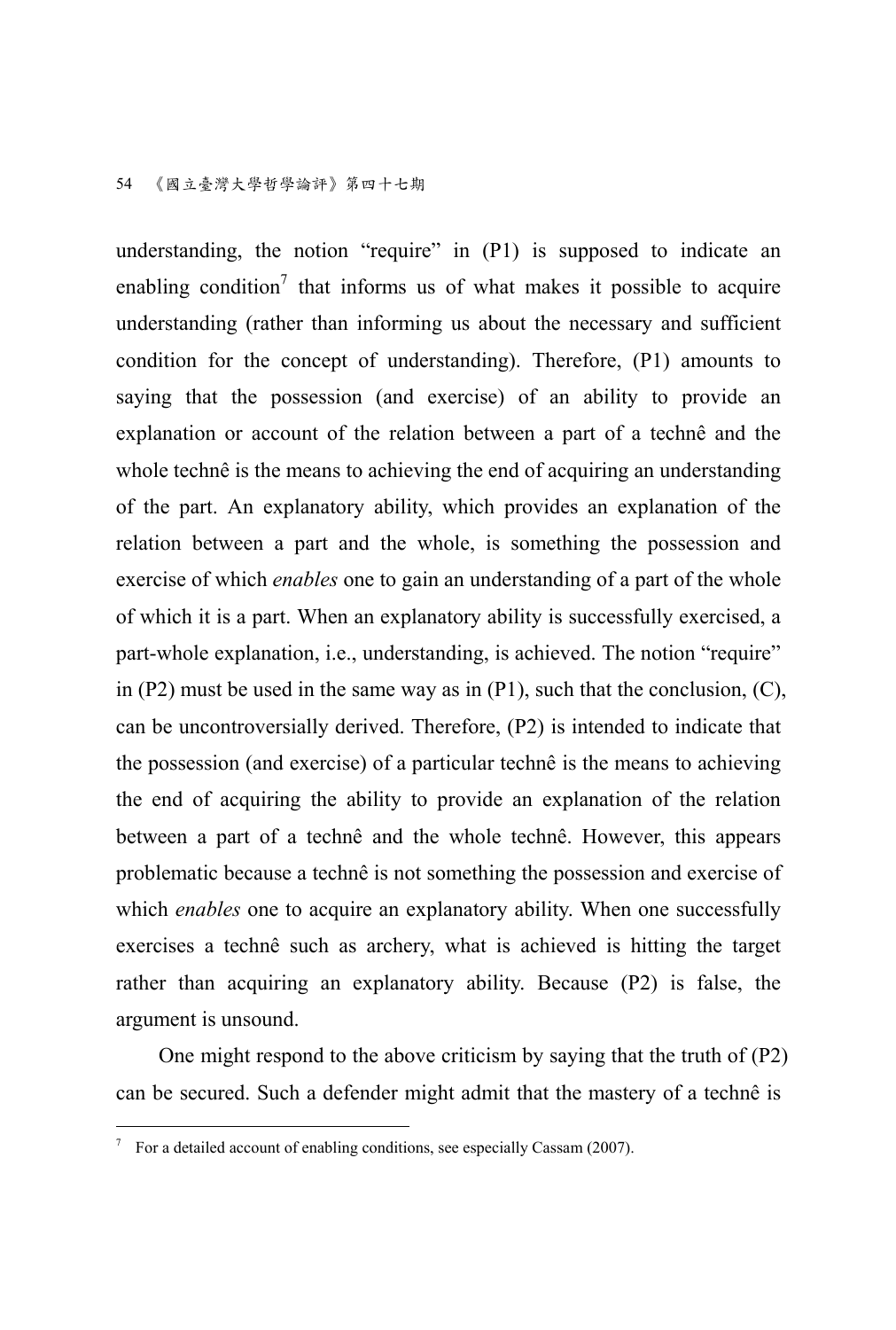not an enabling condition for acquiring an explanatory ability but insists that the ability still "requires" a technê. This is because, the defender continues, the explanatory ability requires a technê as its object of explanation. The ability to explain a part of a technê and the whole technê cannot be the very ability *per se* if there is no object  $-$  here, a technê  $-$  for it to explain. In sum, mastery of a technê is a *pre-condition* for exercising the explanatory ability. Therefore, (P2) holds, as was the original desire. Although this defense might make (P2) true, it simultaneously makes the argument commit the fallacy of equivocation because the key word "requires" in (P1) and (P2) is used with different meanings: the former refers to an enabling condition, and the latter refers to a pre-condition. The conclusion  $(C)$  is problematic because we have no clear idea of what it really says and what reasons support it.

Thus far, I have proposed two possible interpretations of Zagzebski's claim that "understanding arises from mastering a technê". These are as follows: first, "understanding arises spontaneously and directly from mastering a technê", and second, "understanding arises essentially, though indirectly, from mastering a technê". The first interpretation of Zagzebski's claim is the most probable at first glance, and the claim in the interpretation can be plausible within Dreyfus's framework of skill acquisition. However, the second interpretation and not the first interpretation appropriately suits Zagzebski's text. However, the claim in the second interpretation is problematic because the argument for the claim is either unsound or equivocal.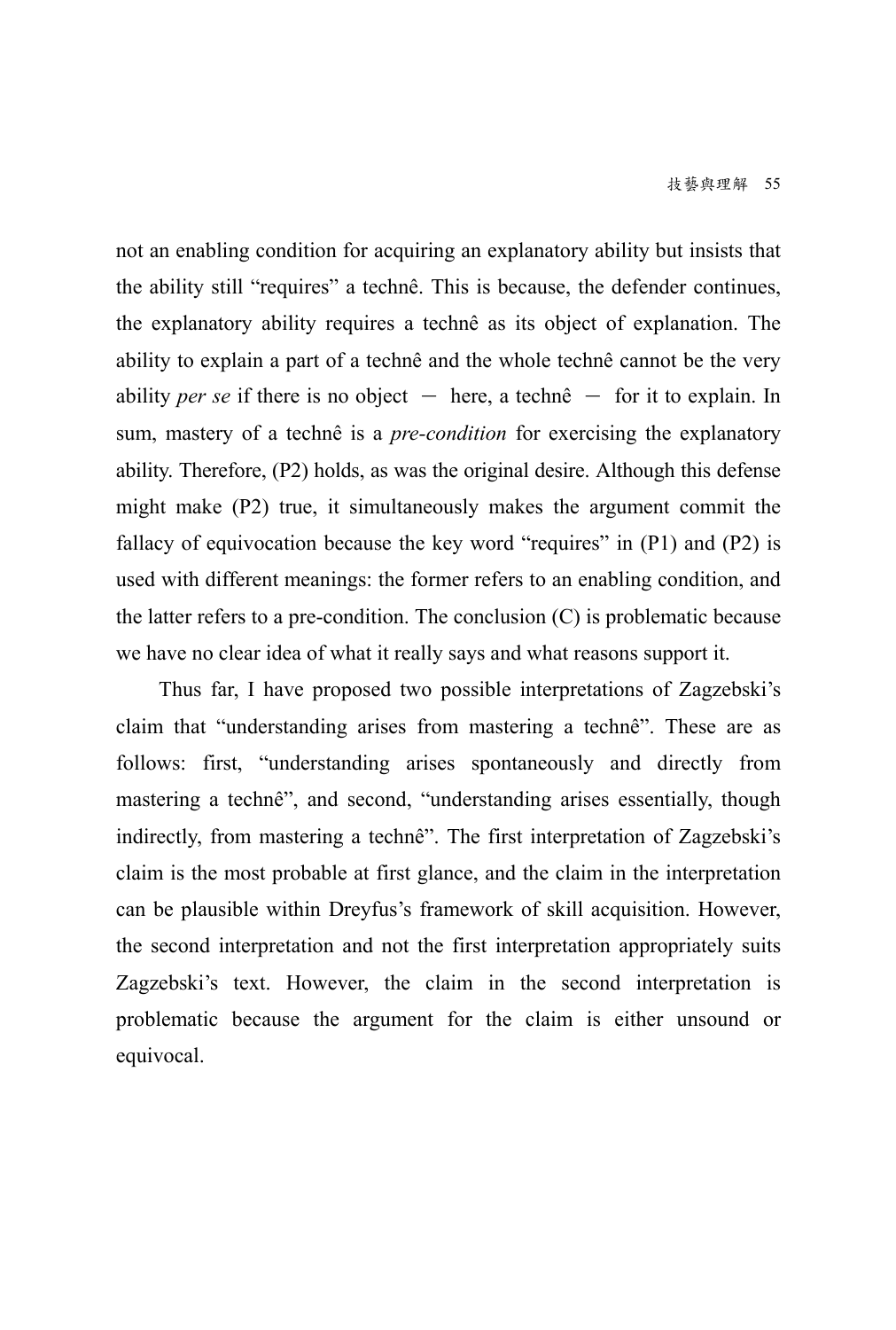### IV. Concluding Remarks

 $\overline{a}$ 

Based on the aforementioned explication and criticisms, I suggest that Zagzebski should withdraw the claim that "understanding arises from mastering a technê" from her account of understanding. However, I do not think Zagzebski's concern with the origin of understanding is misdirected. Like other philosophers who emphasize the importance of the study of understanding, Zagzebski is concerned with the nature of understanding. However, her concern is broader than that of most others. The questions that she investigates include (Q1) "What is understanding?", (Q2) "Is understanding attainable?", and (Q3) "How do we get understanding?" (cf. Zagzebski, 2009: 8). The Practical Feature can be seen as Zagzebski's answer to (Q3), but this has been shown to be problematic.

I suggest answering (Q3) in the following way: *Understanding arises essentially from mastering the second-order explanatory ability, which takes the first-order practical ability as its object of explanation*. 8 Two abilities are mentioned in this claim. However, we must be cautious about what explanatory power these abilities have. It is only the second-order explanatory ability that explains where understanding comes from; the first-order practical ability provides nothing significant regarding the acquisition of understanding, it is just a pre-condition for the second-order explanatory ability.

To conclude, the aim of this paper is to investigate the relation between technê and understanding and in particular to do this by examining the

<sup>8</sup> For a related discussion, see Tsai 2011b and 2014, where I develop the idea of the dual structure of practical expertise.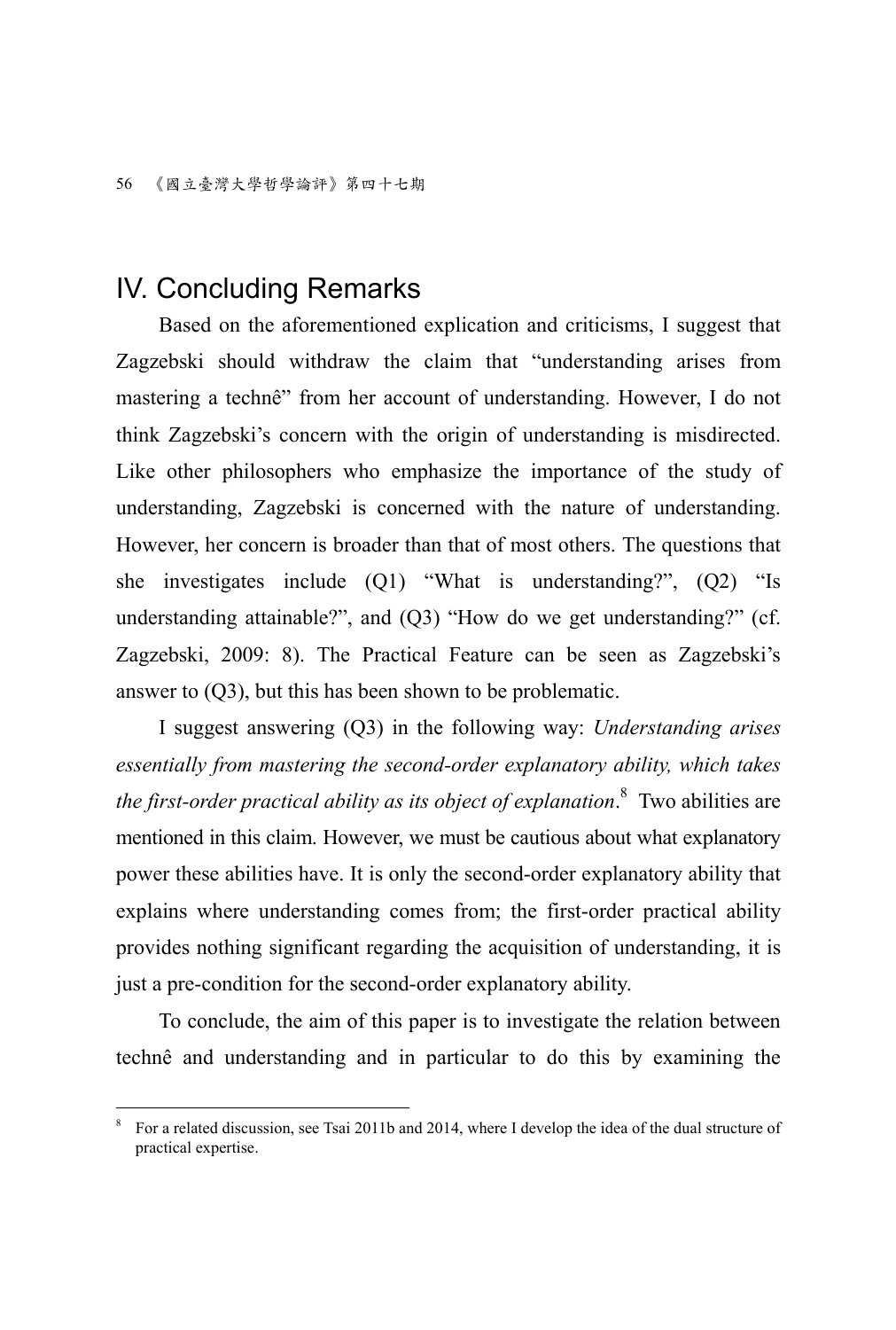Practical Feature of understanding proposed by Zagzebski, which has been expressed by her as the claim that understanding arises from mastering a technê. On the negative side, I have argued that the claim is problematic. Therefore, the Practical Feature is not true. On the positive side, I have suggested that understanding arises essentially from the second-order explanatory ability, the objects of explanation of which are the first-order practical abilities. I hope that these considerations have provided a basis for a promising approach for the further study of the acquisition of understanding.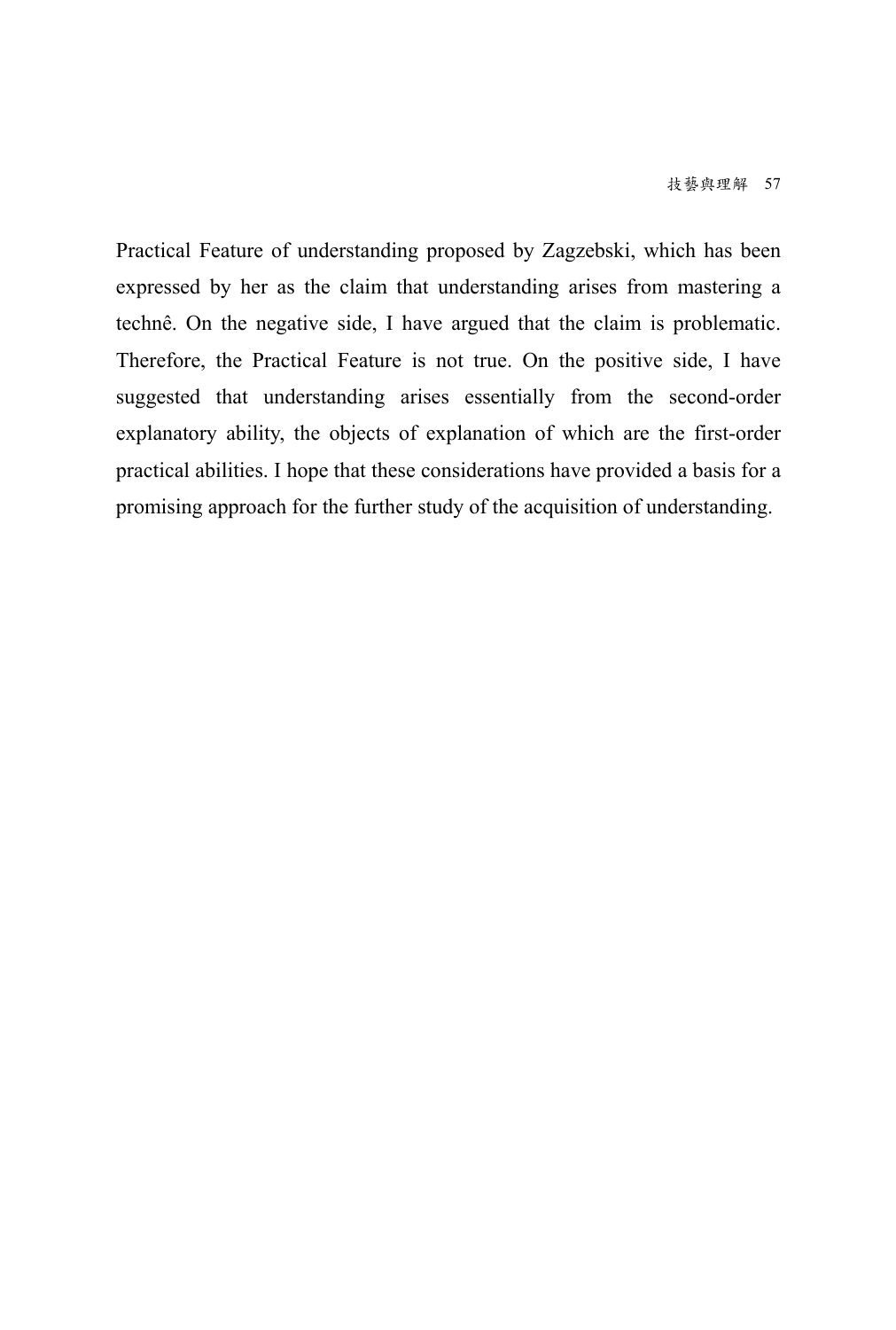## References

- Annas, Julia (2011a). *Intelligent Virtue*. Oxford: Oxford University Press. doi: 10.1093/acprof:oso/9780199228782.001.0001.
- --- (2011b). "Practical Expertise." John Bengson & Marc A. Moffett (eds.). *Knowing How: Essays on Knowledge, Mind, and Action* (101-112). Oxford: Oxford University Press. doi: 10.1093/acprof:oso/9780195389364.003.0004.
- Cassam, Quassim (2007). *The Possibility of Knowledge*. Oxford: Oxford University Press. doi: 10.1093/acprof:oso/9780199208319.001.0001.
- Dreyfus, Hubert (1988). "The Socratic and Platonic Basis of Cognitivism." *AI and Society*, 2: 99-112. doi: 10.1007/BF01891374.
- Dreyfus, Hubert & Dreyfus, Stuart (1986). *Mind over Machine*. Oxford: Blackwell.
- Fine, Gail (1990). "Knowledge and Belief in *Republic* v-vii." Stephen Everson (ed.). *Epistemology* (85-115). Cambridge: Cambridge University Press.
- Grimm, Stephen (2006). "Is Understanding a Species of Knowledge?" *British Journal of Philosophy of Science*, 57: 515-535. doi: 10.1093/bjps/axl015.
- --- (2012). "The Value of Understanding." *Philosophy Compass*, 7(2): 103-117. doi: 10.1111/j.1747-9991.2011.00460.x.
- Hetherington, Stephen (2011). *How to Know: A Practicalist Conception of Knowledge*. Oxford: Wiley-Blackwell. doi: 10.1002/9781118083178.ch6.
- Kim, Jaegwon (1994). "Explanatory Knowledge and Metaphysical Dependence." *Philosophical Issues*, 5: 51-69. doi: 10.2307/1522873.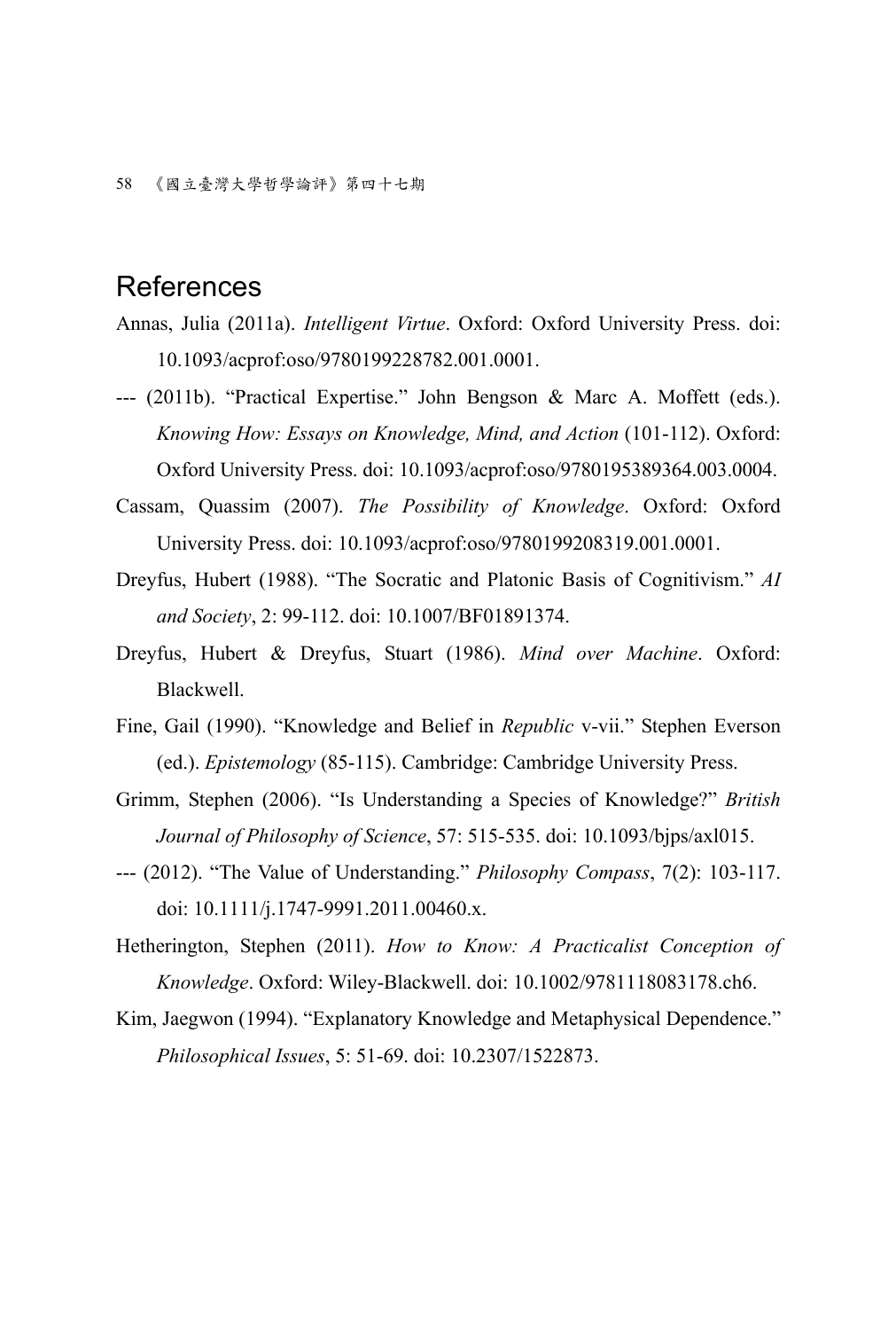- Kvanvig, Jonathan (2003). *The Value of Knowledge and the Pursuit of Understanding*. Cambridge: Cambridge University Press. doi: 10.1017/ CBO9780511498909.009.
- Moravscik, Julius (1979). "Understanding and Knowledge in Plato's Philosophy." *Neue Hefte für Philosophie*, 15: 53-69.
- Pritchard, Duncan (2010). "Knowledge and Understanding." Duncan Pritchard, Alan Millar and Adrian Haddock, *The Nature and Value of Knowledge: Three Investigations* (1-88). Oxford: Oxford University Press.
- Selinger, Evan & Crease, Robert (2002). "Dreyfus on Expertise: The Limits of Phenomenological Analysis." Evan Selinger & Robert Crease (eds.), *The Philosophy of Expertise* (213-245). New York: Columbia University Press.
- Stanley, Jason (2011). *Know How*. Oxford: Oxford University Press. doi: 10.1093/ acprof:oso/9780199695362.001.0001.
- Stanley, Jason & Williamson, Timothy (2001). "Knowing How." *The Journal of Philosophy*, 98(8): 411-444. doi: 10.2307/2678403.
- Stichter, Matt (2007). "Ethical Expertise: The Skill Model of Virtue." *Ethical Theory and Moral Practice*, 10: 183-194. doi: 10.1007/s10677-006-9054-2.
- Tsai, Cheng-hung (2011a). "Linguistic Know-How: The Limits of Intellectualism." *Theoria: A Swedish Journal of Philosophy*, 77: 71-86. doi: 10.1111/ j.1755-2567.2010.01091.x.
- --- (2011b). "The Metaepistemology of Knowing-How." *Phenomenology and the Cognitive Sciences*, 10: 541-556. doi: 10.1007/ s11097-011-9208-0.
- --- (2014). "The Structure of Practical Expertise." *Philosophia*, in press. doi: 10.1007/s11406-013-9513-7.